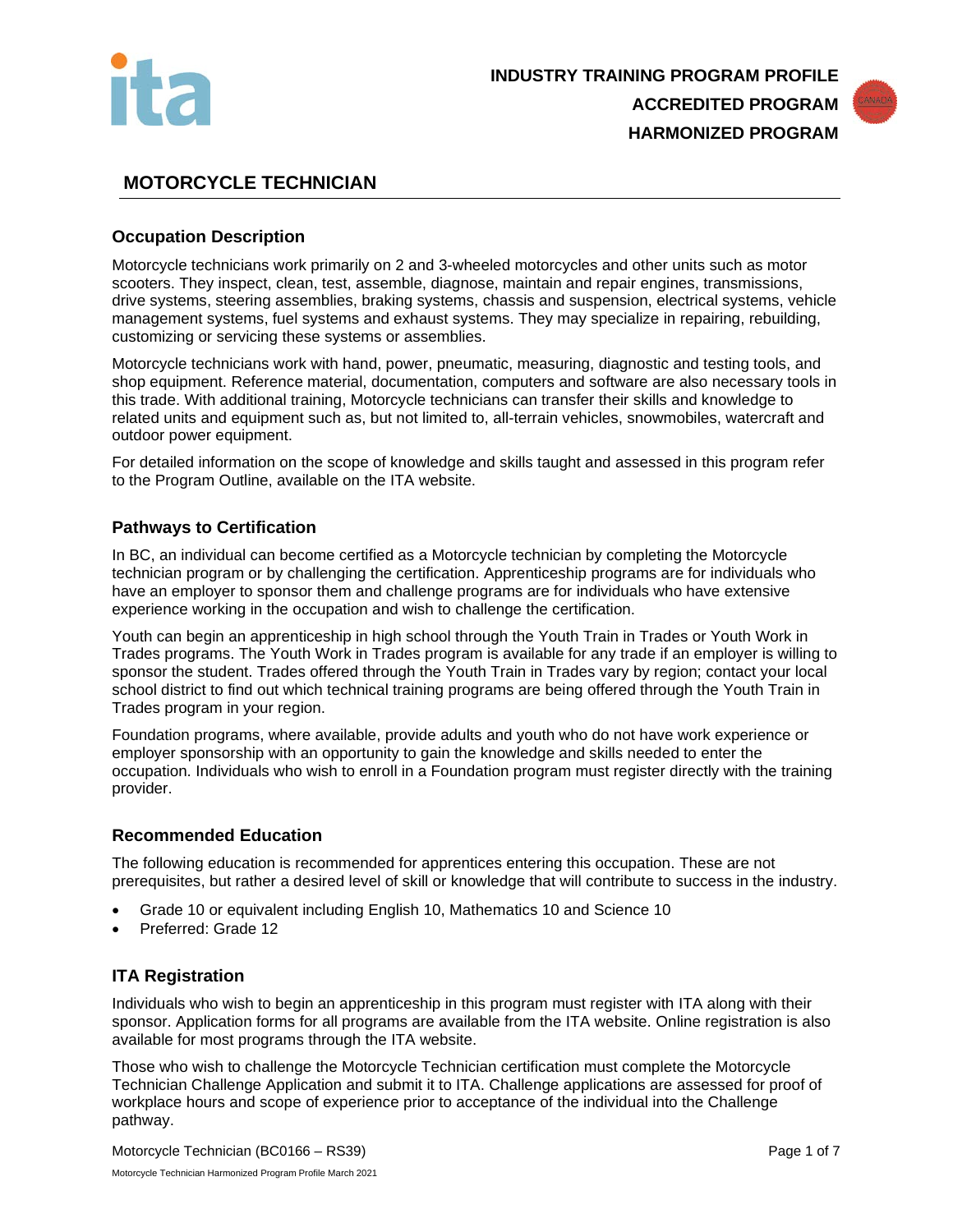



This graphic provides an overview of the Motorcycle Technician apprenticeship pathway.

### **Motorcycle Technician**



CROSS-PROGRAM CREDITS

*Individuals who hold the credentials listed below are entitled to receive partial credit toward the completion requirements of this program*



Technical Training: None Work-Based Training: 3,360 hours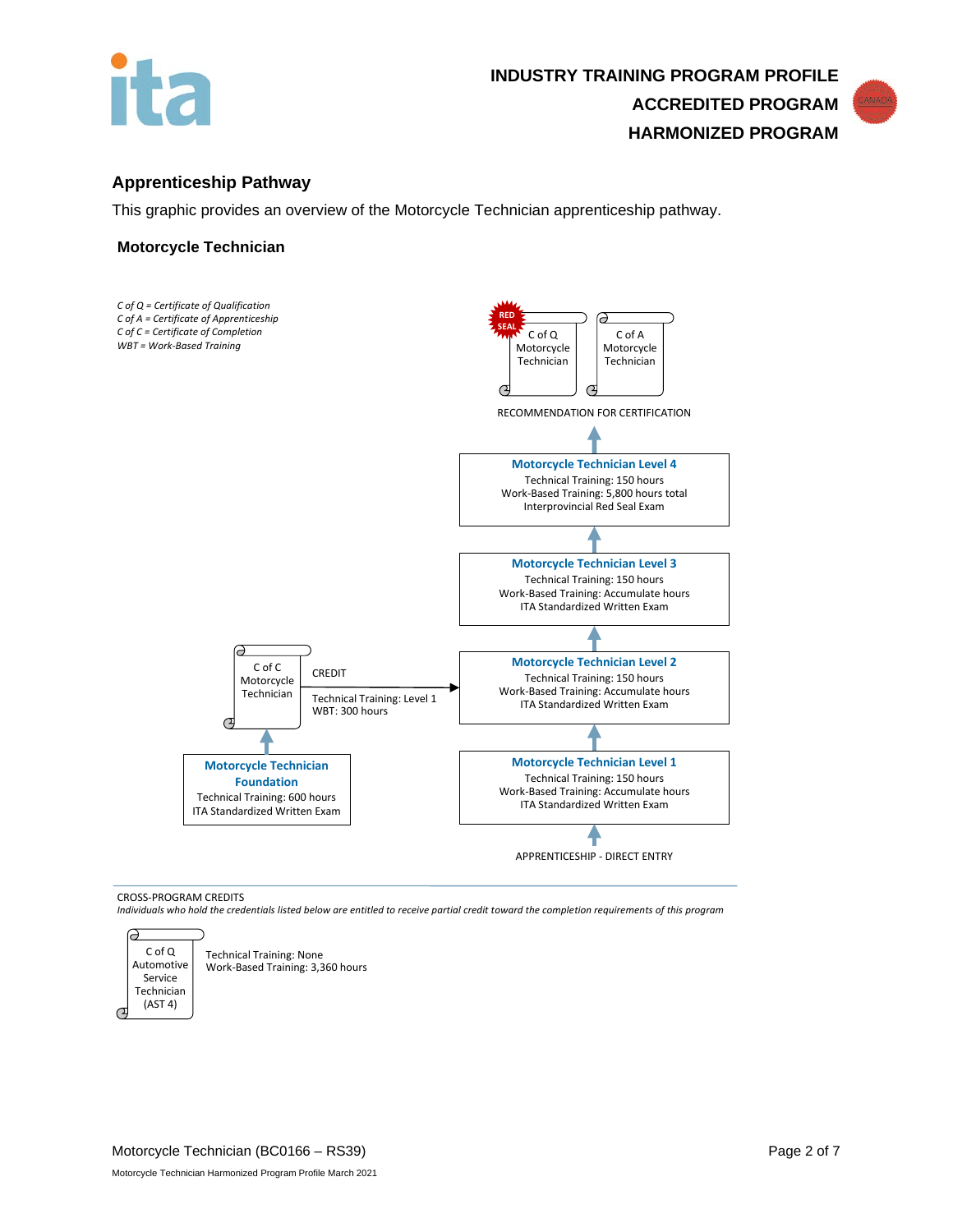

**INDUSTRY TRAINING PROGRAM PROFILE ACCREDITED PROGRAM HARMONIZED PROGRAM**



|                                       | <b>Apprenticeship Program Standards</b>                                                                                                                                                                                                                                                                                                     |                                                                                                                                                                                                                                                         |  |
|---------------------------------------|---------------------------------------------------------------------------------------------------------------------------------------------------------------------------------------------------------------------------------------------------------------------------------------------------------------------------------------------|---------------------------------------------------------------------------------------------------------------------------------------------------------------------------------------------------------------------------------------------------------|--|
| <b>Credentials Awarded</b>            | Motorcycle Technician - Certificate of Qualification with Red Seal endorsement<br>Motorcycle Technician - Certificate of Apprenticeship                                                                                                                                                                                                     |                                                                                                                                                                                                                                                         |  |
| <b>ITA Registration Prerequisites</b> | Agreement signed by the employer to sponsor the apprentice<br>٠                                                                                                                                                                                                                                                                             |                                                                                                                                                                                                                                                         |  |
| <b>Completion Requirements</b>        |                                                                                                                                                                                                                                                                                                                                             | Certification as a Motorcycle Technician is awarded upon successful completion of:                                                                                                                                                                      |  |
|                                       | Requirement                                                                                                                                                                                                                                                                                                                                 | Level of Achievement Required                                                                                                                                                                                                                           |  |
|                                       | <b>Technical Training</b>                                                                                                                                                                                                                                                                                                                   | Minimum 70% in each level of technical training:<br>Level 1: 150 hours and ITA standardized<br>written exam<br>Level 2: 150 hours and ITA standardized<br>written exam<br>Level 3: 150 hours and ITA standardized<br>written exam<br>Level 4: 150 hours |  |
|                                       | Interprovincial Red Seal Exam                                                                                                                                                                                                                                                                                                               | Minimum 70%                                                                                                                                                                                                                                             |  |
|                                       | <b>Work-Based Training</b>                                                                                                                                                                                                                                                                                                                  | 5,800 hours<br>٠                                                                                                                                                                                                                                        |  |
|                                       | <b>Recommendation for Certification</b>                                                                                                                                                                                                                                                                                                     | Recommendation for certification signed by<br>the Sponsor and an individual holding<br>credentials eligible for sign-off authority                                                                                                                      |  |
| <b>Program Duration</b>               | four years to complete.                                                                                                                                                                                                                                                                                                                     | Duration varies depending on how training is delivered, but the program generally takes                                                                                                                                                                 |  |
|                                       | The technical training requirement is typically met through block-release training (full-<br>time, at school) delivered by an ITA-approved training provider. It can also be met<br>through approved alternative training models (e.g., distance education, online, part-time)<br>and/or level challenge where these options are available. |                                                                                                                                                                                                                                                         |  |
| <b>Sign-off Authority</b>             | Credentials eligible to sign-off on the Recommendation for Certification:                                                                                                                                                                                                                                                                   |                                                                                                                                                                                                                                                         |  |
|                                       | Motorcycle Technician - Certificate of Qualification with Interprovincial Red Seal<br>٠<br>endorsement<br>Motorcycle Technician - Certificate of Qualification<br>Motorcycle Mechanic (Motorcycle & Power Equipment Technician) – Certificate of                                                                                            |                                                                                                                                                                                                                                                         |  |
|                                       | Qualification with Interprovincial Red Seal endorsement<br>Motorcycle Mechanic - Certificate of Qualification<br>Motorcycle Mechanic - Interprovincial Red Seal endorsement<br>ITA-issued letter authorizing supervision and sign-off of apprentices in this occupation<br>٠                                                                |                                                                                                                                                                                                                                                         |  |
| Challenging a Level                   | this program:                                                                                                                                                                                                                                                                                                                               | The following levels of technical training can be challenged for advanced placement in                                                                                                                                                                  |  |
|                                       | Level<br>Level 1<br>Level 2<br>• Level 3                                                                                                                                                                                                                                                                                                    |                                                                                                                                                                                                                                                         |  |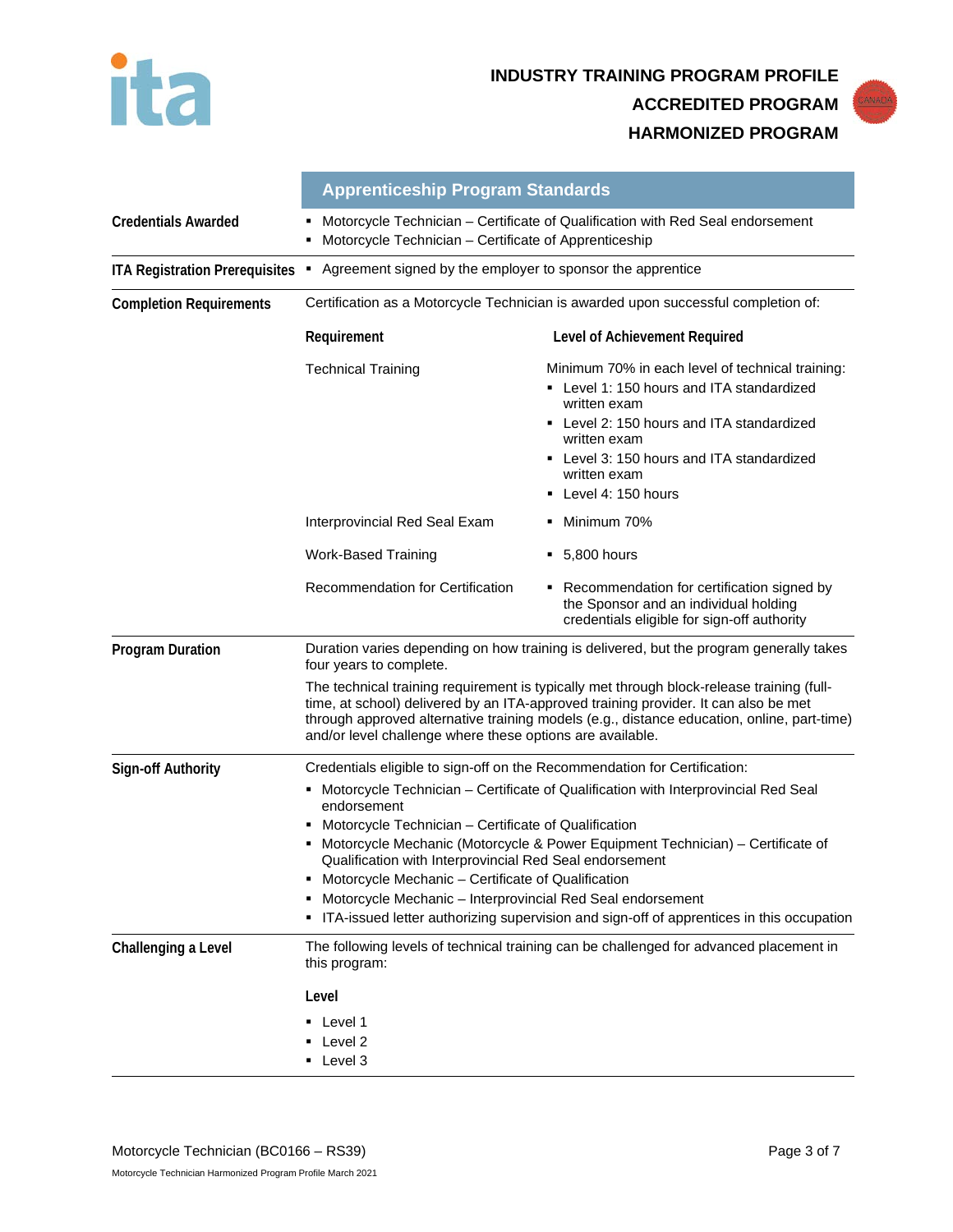

**INDUSTRY TRAINING PROGRAM PROFILE ACCREDITED PROGRAM HARMONIZED PROGRAM**

# **Apprenticeship Program Standards**

| Cross-Program Credits | Individuals who hold the credentials listed below are entitled to receive partial credit<br>toward the completion requirements of this program. |                                                                     |
|-----------------------|-------------------------------------------------------------------------------------------------------------------------------------------------|---------------------------------------------------------------------|
|                       | Credential                                                                                                                                      | Credit(s) Granted                                                   |
|                       | Automotive Service Technician<br>(AST 4) – Certificate of Qualification                                                                         | • Technical Training: None<br>Work-Based Training: 3,360 hours<br>٠ |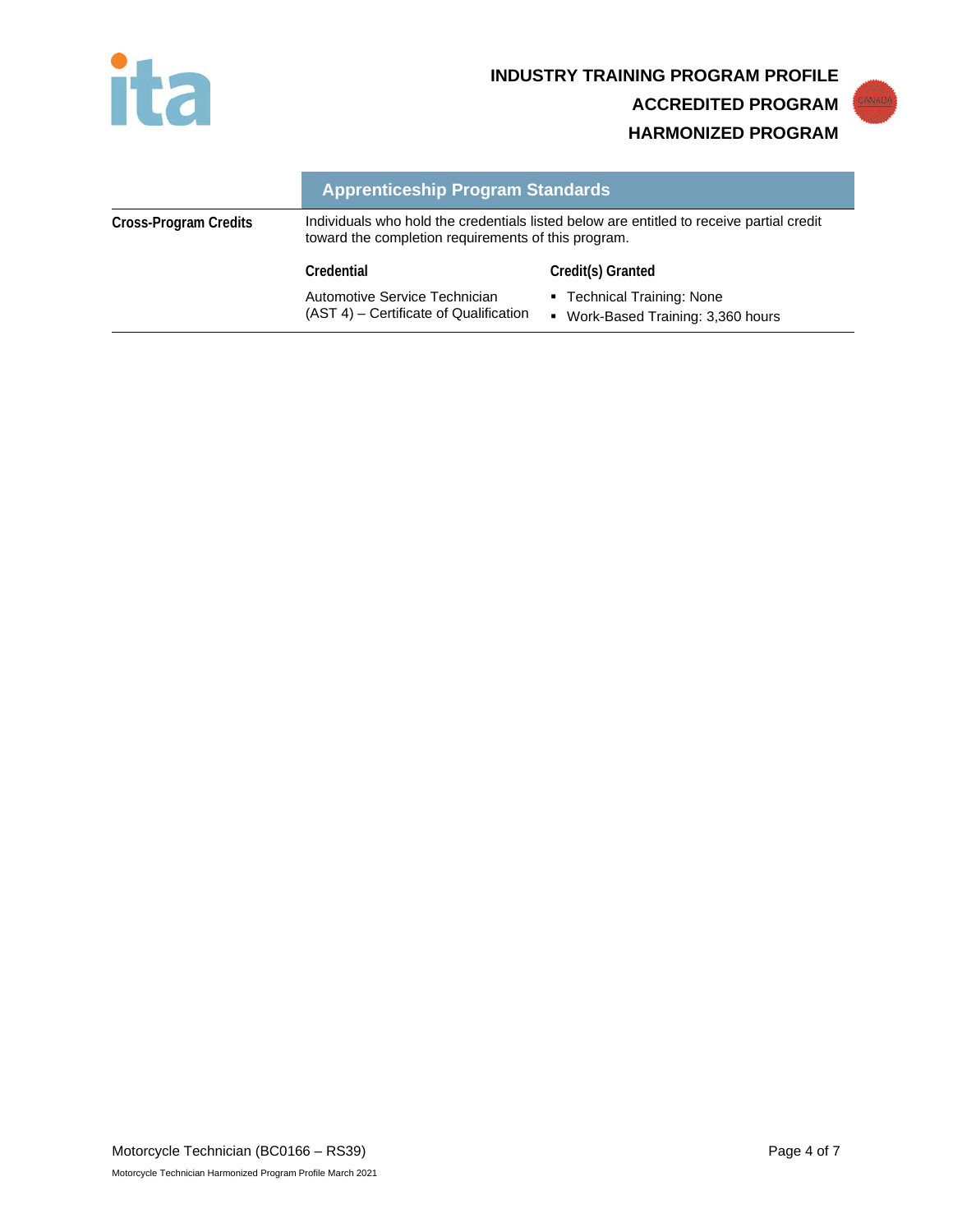

## **Challenge Pathway**

This graphic provides an overview of the Motorcycle Technician challenge pathway.



CREDIT FOR PRIOR LEARNING

*Individuals who hold the credentials listed below are entitled to receive partial credit toward the completion requirements of this program*

*None*

|                                       | <b>Challenge Program Standards</b>                                                                                                                 |                               |  |
|---------------------------------------|----------------------------------------------------------------------------------------------------------------------------------------------------|-------------------------------|--|
| <b>Credentials Awarded</b>            | Motorcycle Technician – Certificate of Qualification with Red Seal endorsement                                                                     |                               |  |
| <b>ITA Registration Prerequisites</b> | An approved Challenge Application, which includes:<br>• 8,700 documented hours of directly related experience working in the occupation            |                               |  |
| Credit for Prior Learning             | Individuals who hold the credentials listed below are considered to have met, or partially<br>met, the prerequisites for challenging this program: |                               |  |
|                                       | Credential                                                                                                                                         | Credit(s) Granted             |  |
|                                       | None                                                                                                                                               | $\blacksquare$ N/A            |  |
| <b>Completion Requirements</b>        | Certification as a Motorcycle Technician is awarded upon successful completion of:                                                                 |                               |  |
|                                       | Requirement                                                                                                                                        | Level of Achievement Required |  |
|                                       | Interprovincial Red Seal Exam                                                                                                                      | Minimum 70%                   |  |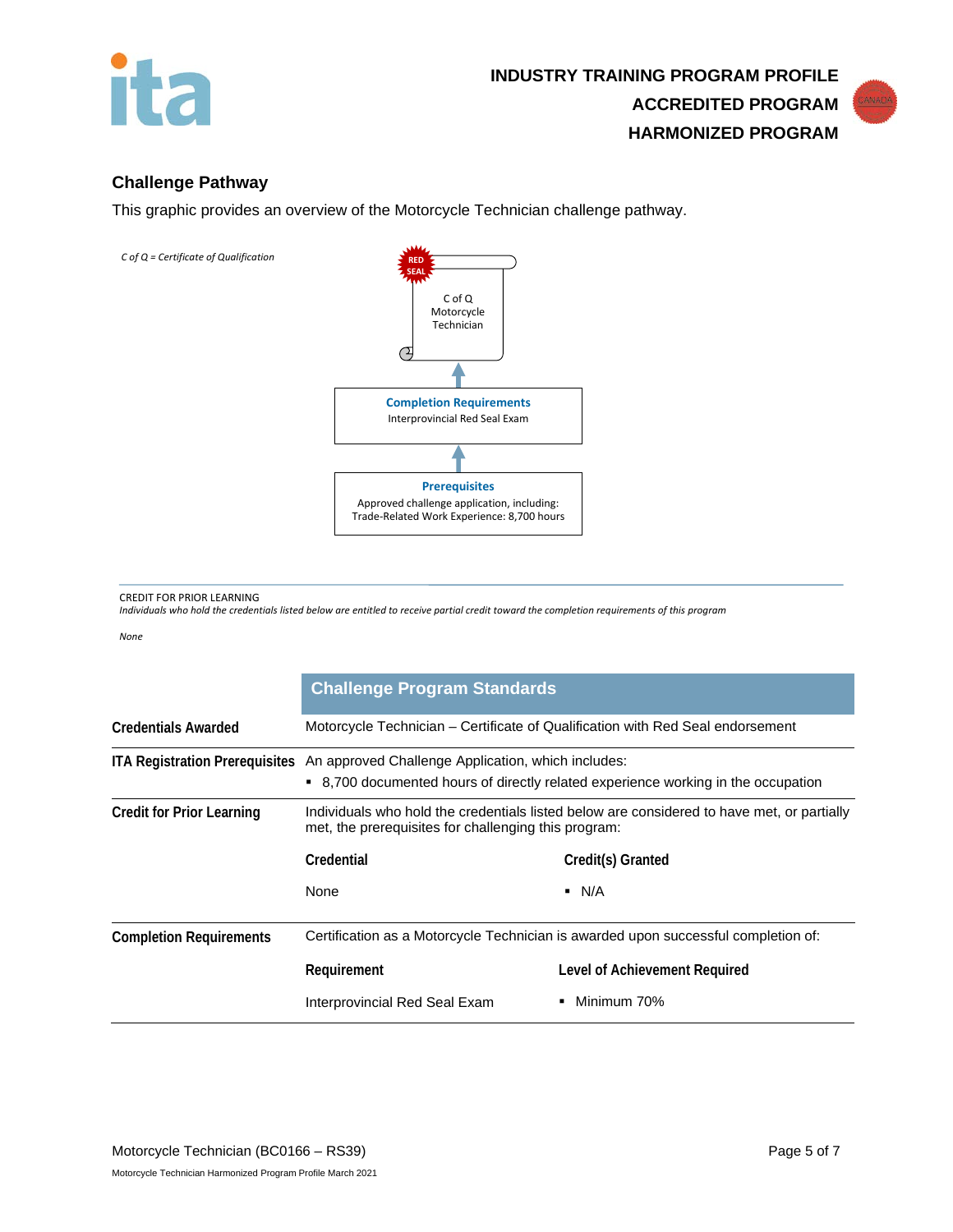



# **Foundation Program**

Refer to the Apprenticeship pathway diagram for this program to see how the Motorcycle Technician Foundation program leads to apprenticeship in this trade.

|                                     | <b>Foundation Program Standards</b>                                                                                                                                                                                                                  |                               |  |
|-------------------------------------|------------------------------------------------------------------------------------------------------------------------------------------------------------------------------------------------------------------------------------------------------|-------------------------------|--|
| <b>Credentials Awarded</b>          | Motorcycle Technician – Certificate of Completion                                                                                                                                                                                                    |                               |  |
| <b>Enrollment Prerequisites</b>     | Contact training provider. Prerequisites vary between training institutions                                                                                                                                                                          |                               |  |
| <b>Completion Requirements</b>      | A Certificate of Completion in this program is awarded upon successful completion of:                                                                                                                                                                |                               |  |
|                                     | Requirement                                                                                                                                                                                                                                          | Level of Achievement Required |  |
|                                     | Technical Training and ITA<br>standardized written exam                                                                                                                                                                                              | $\blacksquare$ Minimum 70%    |  |
| <b>Program Duration</b>             | Duration varies depending on how training is delivered, but the program generally takes<br>20 weeks to complete, assuming 30 hours in school per week.                                                                                               |                               |  |
| <b>Credit toward Apprenticeship</b> | Individuals who complete the Motorcycle Technician Foundation program will receive the<br>following credit toward completion of the Motorcycle Technician apprenticeship program:<br>■ Technical Training: Level 1<br>Work-Based Training: 300 hours |                               |  |